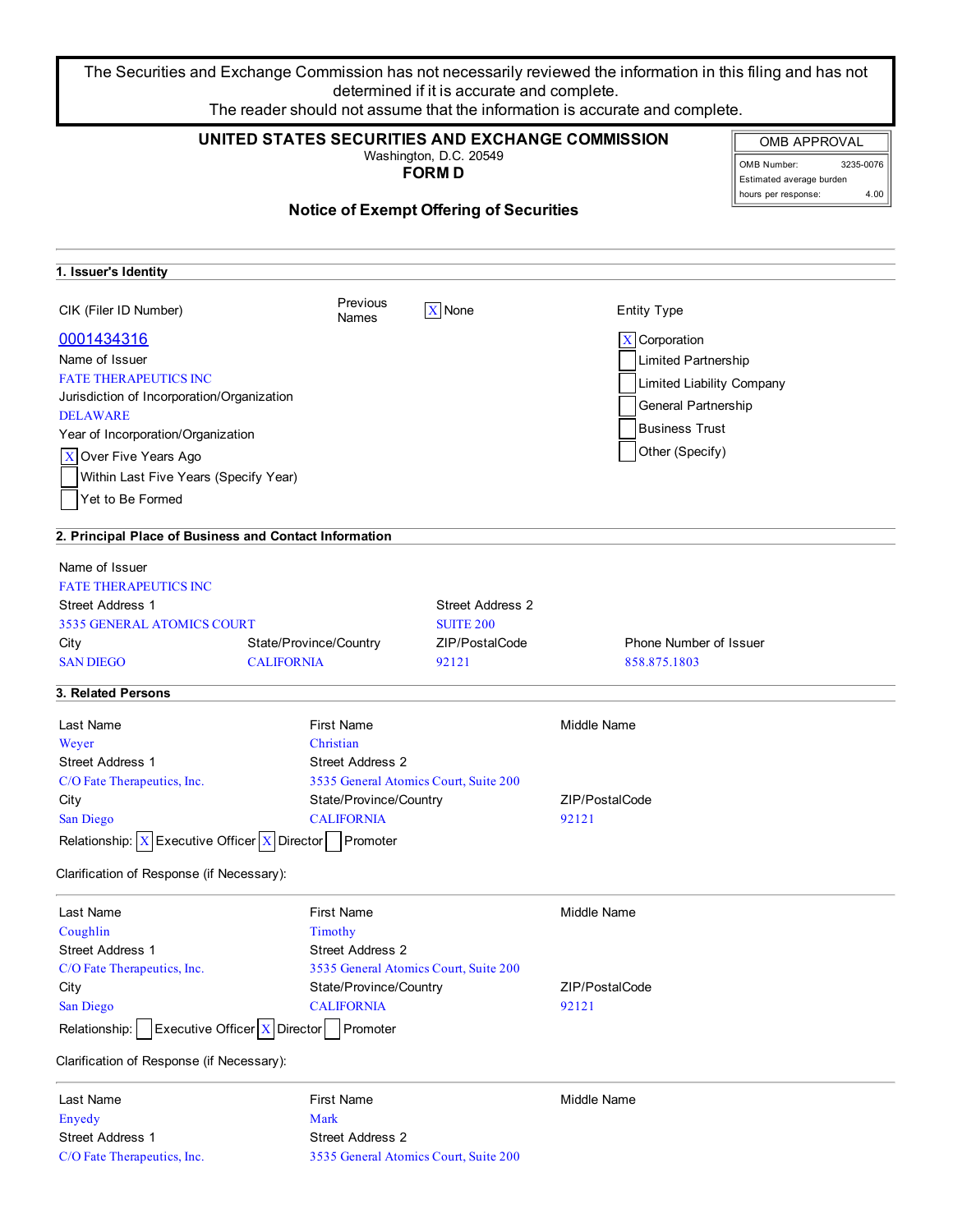| City<br>San Diego<br>Executive Officer X Director<br>Relationship: | State/Province/Country<br><b>CALIFORNIA</b><br>Promoter | ZIP/PostalCode<br>92121 |  |
|--------------------------------------------------------------------|---------------------------------------------------------|-------------------------|--|
| Clarification of Response (if Necessary):                          |                                                         |                         |  |
| Last Name                                                          | <b>First Name</b>                                       | Middle Name             |  |
| Epstein                                                            | Robert                                                  |                         |  |
| <b>Street Address 1</b>                                            | <b>Street Address 2</b>                                 |                         |  |
| C/O Fate Therapeutics, Inc.                                        | 3535 General Atomics Court, Suite 200                   |                         |  |
| City                                                               | State/Province/Country                                  | ZIP/PostalCode          |  |
| San Diego                                                          | <b>CALIFORNIA</b>                                       | 92121                   |  |
| Executive Officer   X   Director<br>Relationship:                  | Promoter                                                |                         |  |
| Clarification of Response (if Necessary):                          |                                                         |                         |  |
| Last Name                                                          | <b>First Name</b>                                       | Middle Name             |  |
| Mendlein                                                           | John                                                    |                         |  |
| Street Address 1                                                   | <b>Street Address 2</b>                                 |                         |  |
| C/O Fate Therapeutics, Inc.                                        | 3535 General Atomics Court, Suite 200                   |                         |  |
| City                                                               | State/Province/Country                                  | ZIP/PostalCode          |  |
| San Diego                                                          | <b>CALIFORNIA</b>                                       | 92121                   |  |
| Executive Officer $X$ Director<br>Relationship:                    | Promoter                                                |                         |  |
| Clarification of Response (if Necessary):                          |                                                         |                         |  |
| Last Name                                                          | <b>First Name</b>                                       | <b>Middle Name</b>      |  |
| <b>Nashat</b>                                                      | Amir                                                    |                         |  |
| Street Address 1                                                   | Street Address 2                                        |                         |  |
| C/O Fate Therapeutics, Inc.                                        | 3535 General Atomics Court, Suite 200                   |                         |  |
| City                                                               | State/Province/Country                                  | ZIP/PostalCode          |  |
| San Diego                                                          | <b>CALIFORNIA</b>                                       | 92121                   |  |
|                                                                    |                                                         |                         |  |
| Executive Officer $X$ Director<br>Relationship:                    | Promoter                                                |                         |  |
| Clarification of Response (if Necessary):                          |                                                         |                         |  |
| Last Name                                                          | First Name                                              | Middle Name             |  |
| Rastetter                                                          | William                                                 |                         |  |
| <b>Street Address 1</b>                                            | <b>Street Address 2</b>                                 |                         |  |
| C/O Fate Therapeutics, Inc.                                        | 3535 General Atomics Court, Suite 200                   |                         |  |
| City                                                               | State/Province/Country                                  | ZIP/PostalCode          |  |
| San Diego<br><b>CALIFORNIA</b>                                     |                                                         | 92121                   |  |
| Executive Officer   X   Director<br>Relationship:                  | Promoter                                                |                         |  |
| Clarification of Response (if Necessary):                          |                                                         |                         |  |
| Last Name                                                          | <b>First Name</b>                                       | Middle Name             |  |
| Shoemaker                                                          | Daniel                                                  |                         |  |
| <b>Street Address 1</b>                                            | <b>Street Address 2</b>                                 |                         |  |
| C/O Fate Therapeutics, Inc.                                        | 3535 General Atomics Court, Suite 200                   |                         |  |
| City                                                               | State/Province/Country                                  | ZIP/PostalCode          |  |
| San Diego                                                          | <b>CALIFORNIA</b>                                       | 92121                   |  |
| Relationship: $X$ Executive Officer                                | Promoter<br><b>Director</b>                             |                         |  |
| Clarification of Response (if Necessary):                          |                                                         |                         |  |
| Last Name                                                          | <b>First Name</b>                                       | Middle Name             |  |
| Wolchko                                                            | J. Scott                                                |                         |  |
| Street Address 1                                                   | Street Address 2                                        |                         |  |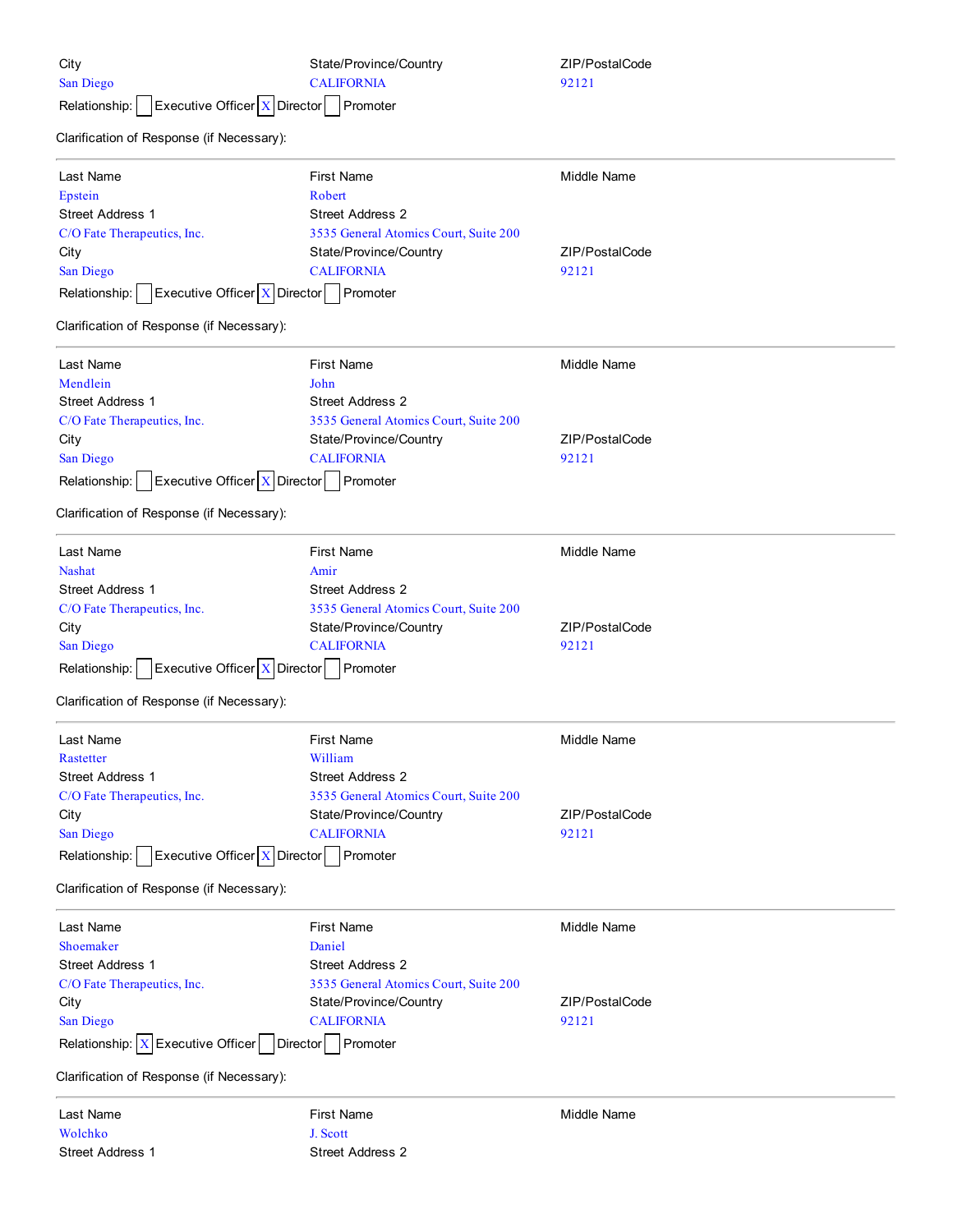| City<br>State/Province/Country<br>ZIP/PostalCode<br><b>CALIFORNIA</b><br>San Diego<br>92121<br>Relationship: $X$ Executive Officer<br>Promoter<br>Director<br>Clarification of Response (if Necessary):                                                                                                                                                                                                                                                                                                                                                                                                                                                                                                                                                                                                                                                                                                                                                                                                |  |
|--------------------------------------------------------------------------------------------------------------------------------------------------------------------------------------------------------------------------------------------------------------------------------------------------------------------------------------------------------------------------------------------------------------------------------------------------------------------------------------------------------------------------------------------------------------------------------------------------------------------------------------------------------------------------------------------------------------------------------------------------------------------------------------------------------------------------------------------------------------------------------------------------------------------------------------------------------------------------------------------------------|--|
| 4. Industry Group                                                                                                                                                                                                                                                                                                                                                                                                                                                                                                                                                                                                                                                                                                                                                                                                                                                                                                                                                                                      |  |
| <b>Health Care</b><br>Agriculture<br>Retailing<br>$\mathbf X$<br>Biotechnology<br><b>Banking &amp; Financial Services</b><br>Restaurants<br><b>Commercial Banking</b><br>Health Insurance<br>Technology<br>Insurance<br>Hospitals & Physicians<br>Computers<br>Investing<br>Pharmaceuticals<br>Telecommunications<br><b>Investment Banking</b><br>Other Health Care<br>Pooled Investment Fund<br>Other Technology<br>Manufacturing<br>Is the issuer registered as<br>Travel<br>an investment company under<br><b>Real Estate</b><br>Airlines & Airports<br>the Investment Company<br>Commercial<br>Act of 1940?<br>Lodging & Conventions<br><b>No</b><br>Yes<br>Construction<br>Tourism & Travel Services<br>Other Banking & Financial Services<br>REITS & Finance<br>Other Travel<br><b>Business Services</b><br>Residential<br>Other<br>Energy<br>Other Real Estate<br>Coal Mining<br><b>Electric Utilities</b><br>Energy Conservation<br><b>Environmental Services</b><br>Oil & Gas<br>Other Energy |  |

# **5. Issuer Size**

| Revenue Range                    | 0R | Aggregate Net Asset Value Range |
|----------------------------------|----|---------------------------------|
| No Revenues                      |    | No Aggregate Net Asset Value    |
| $$1 - $1,000,000$                |    | $$1 - $5,000,000$               |
| $$1,000,001 - $5,000,000$        |    | \$5,000,001 - \$25,000,000      |
| $$5,000,001 - $25,000,000$       |    | \$25,000,001 - \$50,000,000     |
| $$25.000.001 -$<br>\$100,000,000 |    | \$50,000,001 - \$100,000,000    |
| Over \$100,000,000               |    | Over \$100,000,000              |
| X Decline to Disclose            |    | Decline to Disclose             |
| Not Applicable                   |    | Not Applicable                  |
| .                                | .  | .                               |

**6. Federal Exemption(s) and Exclusion(s) Claimed (select all that apply)**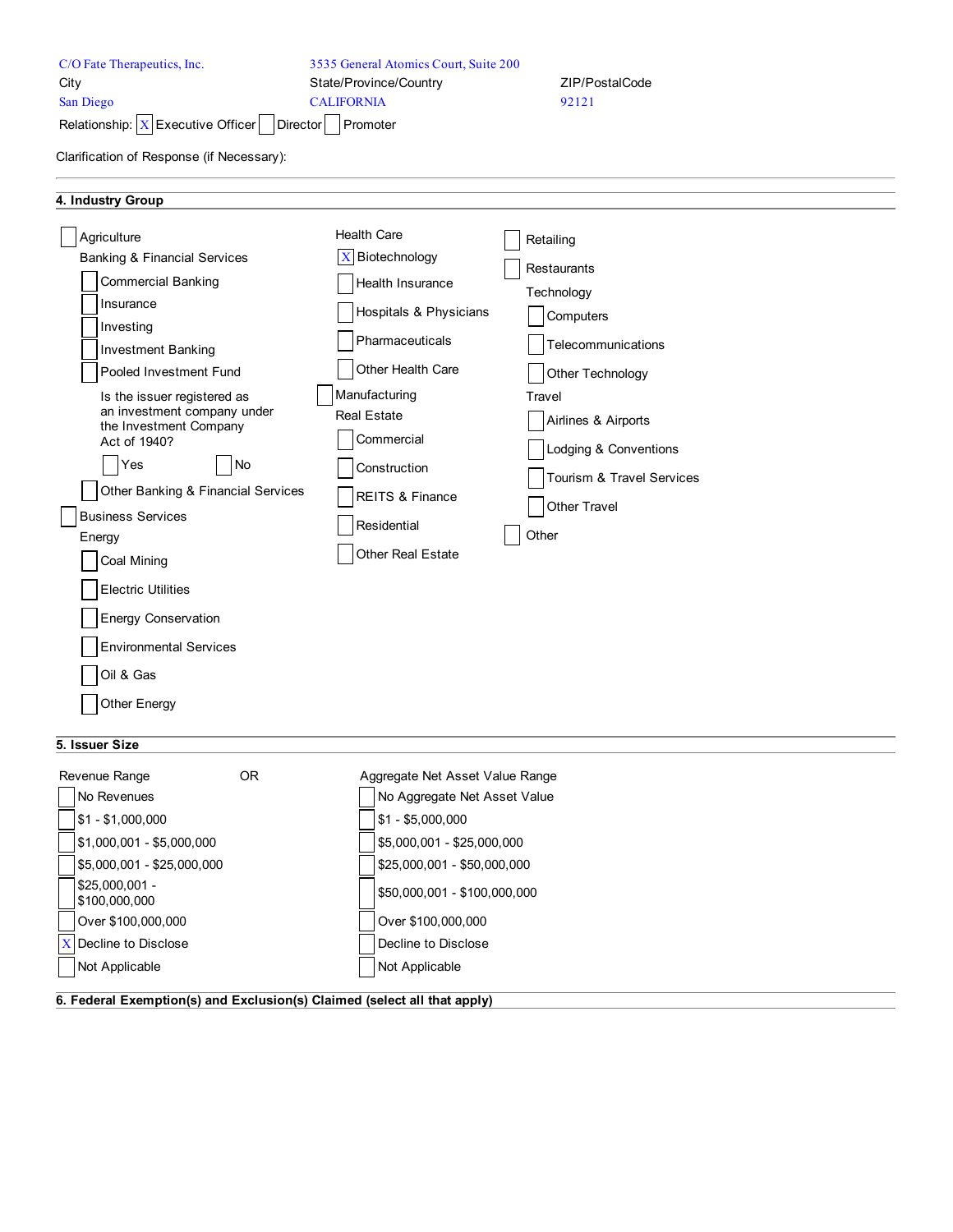|                                                                                                                                        | Investment Company Act Section 3(c)             |                 |  |  |
|----------------------------------------------------------------------------------------------------------------------------------------|-------------------------------------------------|-----------------|--|--|
| Rule 504(b)(1) (not (i), (ii) or (iii))                                                                                                | Section $3(c)(1)$<br>Section 3(c)(9)            |                 |  |  |
| Rule 504 (b)(1)(i)                                                                                                                     | Section 3(c)(2)<br>Section 3(c)(10)             |                 |  |  |
| Rule 504 (b)(1)(ii)                                                                                                                    |                                                 |                 |  |  |
| Rule 504 (b)(1)(iii)                                                                                                                   | Section 3(c)(3)<br>Section 3(c)(11)             |                 |  |  |
| <b>Rule 505</b>                                                                                                                        | Section 3(c)(4)<br>Section 3(c)(12)             |                 |  |  |
| Rule 506(b)<br>X                                                                                                                       | Section 3(c)(5)<br>Section 3(c)(13)             |                 |  |  |
| Rule 506(c)                                                                                                                            | Section 3(c)(14)<br>Section $3(c)(6)$           |                 |  |  |
| Securities Act Section 4(a)(5)                                                                                                         |                                                 |                 |  |  |
|                                                                                                                                        | Section $3(c)(7)$                               |                 |  |  |
|                                                                                                                                        |                                                 |                 |  |  |
| 7. Type of Filing                                                                                                                      |                                                 |                 |  |  |
| $X$ New Notice Date of First Sale 2015-05-07   First Sale Yet to Occur                                                                 |                                                 |                 |  |  |
| Amendment                                                                                                                              |                                                 |                 |  |  |
| 8. Duration of Offering                                                                                                                |                                                 |                 |  |  |
|                                                                                                                                        |                                                 |                 |  |  |
| Does the Issuer intend this offering to last more than one year?                                                                       | Yes $X$ No                                      |                 |  |  |
| 9. Type(s) of Securities Offered (select all that apply)                                                                               |                                                 |                 |  |  |
|                                                                                                                                        |                                                 |                 |  |  |
|                                                                                                                                        | $X$ Equity<br>Pooled Investment Fund Interests  |                 |  |  |
| Debt                                                                                                                                   | <b>Tenant-in-Common Securities</b>              |                 |  |  |
| Option, Warrant or Other Right to Acquire Another Security                                                                             | <b>Mineral Property Securities</b>              |                 |  |  |
| Security to be Acquired Upon Exercise of Option, Warrant or Other<br><b>Right to Acquire Security</b>                                  | Other (describe)                                |                 |  |  |
|                                                                                                                                        |                                                 |                 |  |  |
| 10. Business Combination Transaction                                                                                                   |                                                 |                 |  |  |
| Is this offering being made in connection with a business combination transaction, such as a<br>merger, acquisition or exchange offer? | Yes $X$ No                                      |                 |  |  |
| Clarification of Response (if Necessary):                                                                                              |                                                 |                 |  |  |
| 11. Minimum Investment                                                                                                                 |                                                 |                 |  |  |
| Minimum investment accepted from any outside investor \$0 USD                                                                          |                                                 |                 |  |  |
| 12. Sales Compensation                                                                                                                 |                                                 |                 |  |  |
|                                                                                                                                        |                                                 |                 |  |  |
| Recipient                                                                                                                              | Recipient CRD Number $\boxed{X}$ None           |                 |  |  |
| (Associated) Broker or Dealer X None                                                                                                   | (Associated) Broker or Dealer CRD Number X None |                 |  |  |
| <b>Street Address 1</b>                                                                                                                | <b>Street Address 2</b>                         |                 |  |  |
| City                                                                                                                                   | State/Province/Country                          | ZIP/Postal Code |  |  |
| State(s) of Solicitation (select all that apply)<br><b>All States</b><br>Check "All States" or check individual States                 | Foreign/non-US                                  |                 |  |  |
| 13. Offering and Sales Amounts                                                                                                         |                                                 |                 |  |  |
|                                                                                                                                        |                                                 |                 |  |  |
| Indefinite<br><b>Total Offering Amount</b><br>$$8,000,000$ USD or                                                                      |                                                 |                 |  |  |
| <b>Total Amount Sold</b><br>\$8,000,000 USD                                                                                            |                                                 |                 |  |  |
| $$0$ USD or<br>Indefinite<br>Total Remaining to be Sold                                                                                |                                                 |                 |  |  |
| Clarification of Response (if Necessary):                                                                                              |                                                 |                 |  |  |
| 14. Investors                                                                                                                          |                                                 |                 |  |  |
|                                                                                                                                        |                                                 |                 |  |  |